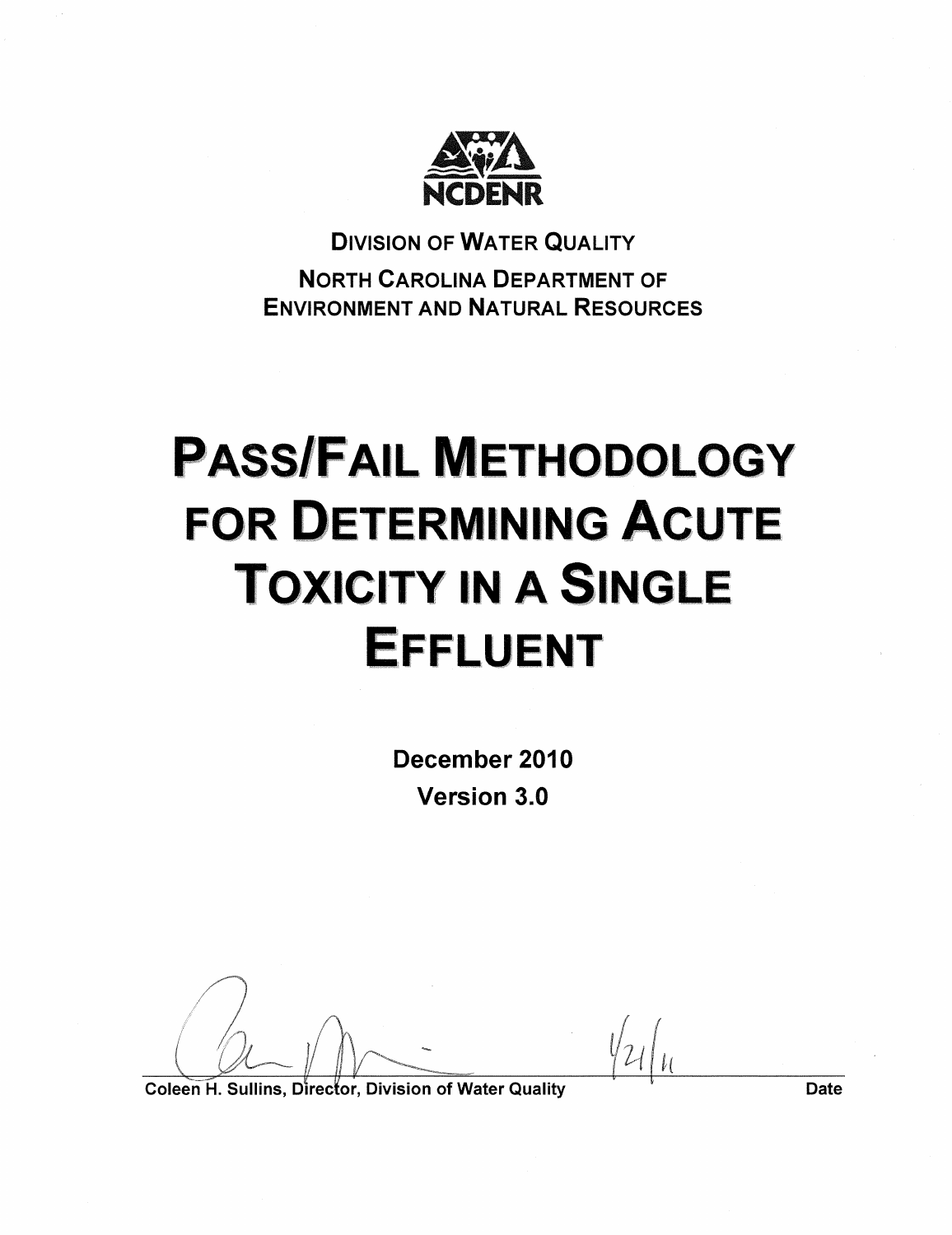# **PASS/FAIL METHODOLOGY FOR DETERMINING ACUTE TOXICITY IN A SINGLE FEELUENT CONCENTRATION**

It is the intent of this document to provide a method by which significant mortality in a single effluent concentration may be determined. It may be applied to any concentration of effluent, but is specifically designed to test higher effluent concentrations where a measured LC50 may not necessarily protect for acute toxicity. This would occur in situations where the receiving stream or mixing zone is almost entirely effluent. In these instances it is important that short term acute effects not occur. These methods are based upon the standard methodology specified in the EPA guidance document, Methods for Measuring the Acute Toxicity of Whole Effluents to Freshwater and Marine Organisms, Fifth Edition EPA/821-R-02-012, October, 2002. This document is intended to specify exact procedural modifications of the above cited methodology for performing analyses of this type. Unless specifically modified by this procedure, the North Carolina Laboratory Certification/Criteria Procedures document, or by written exception made by NC DWQ, all other test conditions and requirements will be as specified in the EPA acute toxicity document.

# **METHODOLOGY**

The procedure shall be performed as an acute, static, non-renewal toxicity test. *Pimephales promelas*, *Daphnia pulex*, *Ceriodaphnia dubia, Mysidopsis bahia,* or *Menidia beryllina* are commonly used test species. There will be two concentrations utilized in this procedure. The control population will be specified as Treatment 1, and the effluent treatment will be specified as Treatment 2. Typically, the effluent concentration utilized for this procedure will be 90%. The actual effluent concentration at which the test is to be performed, as well as the sample type, test duration, and test species, will be specified through the NPDES Permit or Administrative Letter requirement.

Each treatment will be tested using four identical test vessels, each containing 10 test organisms for a total of 80 test organisms. At the end of the test, all organisms will be observed as being either alive or dead and recorded on the appropriate laboratory forms. If all chemical and physical protocols have been met, data analysis can proceed. If testing protocols have not been met, the analysis must be repeated.

Acute toxicity tests will be conducted at  $25.0 \pm 1.0^{\circ}$ C. Variances may be requested for species which may require alternate temperatures, such as trout species. Control/dilution water for freshwater test species will have a pH between 6.5 and 8.5 S.U. and total hardness as calcium carbonate between 30 and 50 ppm  $CaCO<sub>3</sub>$  at test initiation and subsequent test solution renewals. Should receiving waters have characteristics outside of stated ranges then alternative pH and hardness ranges may be accepted upon demonstration that the alternate ranges are better suited to testing objectives and quality assurance standards have been met.

Sampling must be performed below the last waste treatment process, including disinfection. There may be no removal of chlorine or any other effluent constituent by either chemical or physical methods prior to testing with the exceptions of allowable filtration of the effluent through 60 um nylon screen or plankton netting and the reduction of excess dissolved oxygen to the saturation level, as per EPA methods.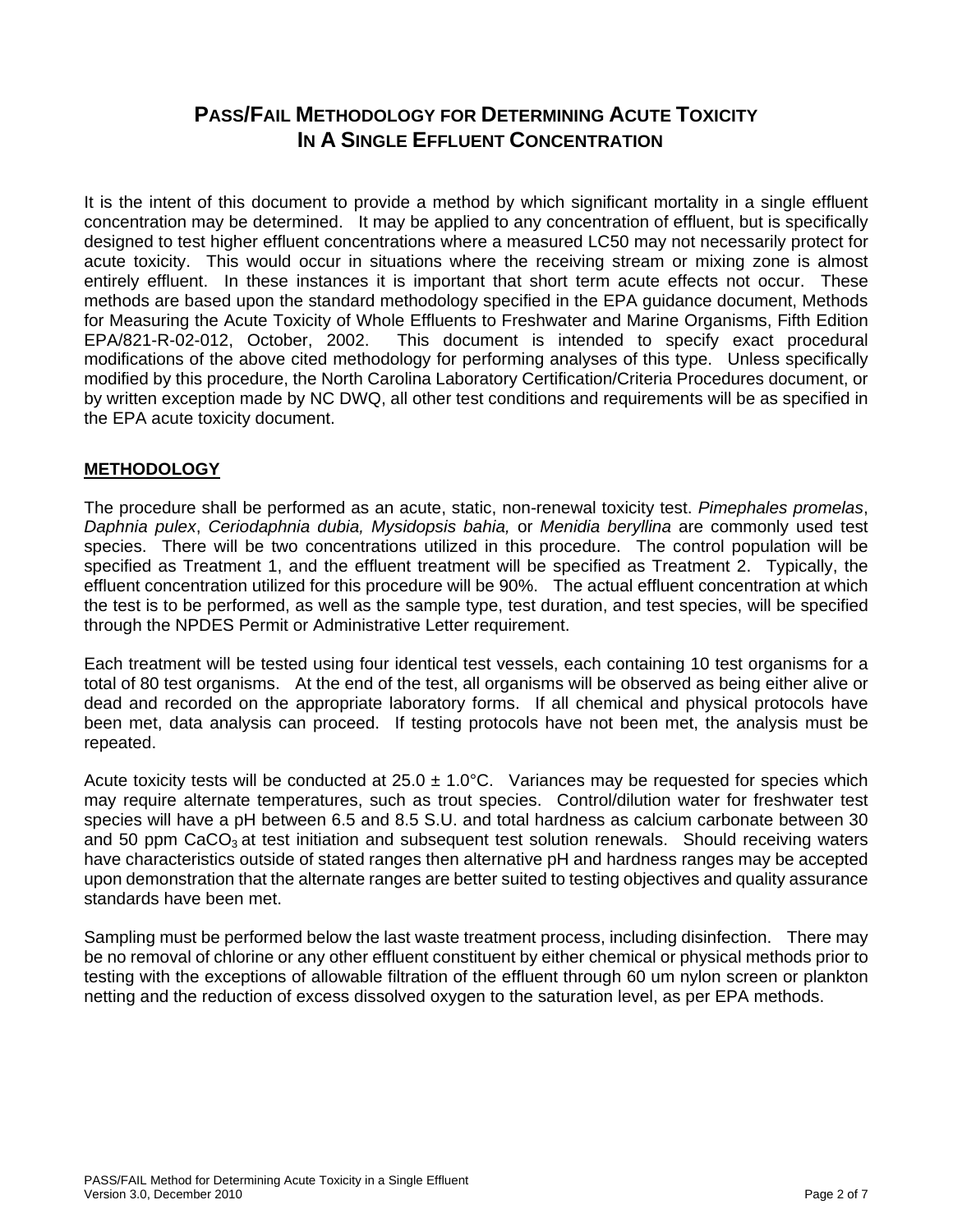# **DATA ANALYSIS**

If mortality in the control population exceeds 10%, the test is considered invalid. If mortality in the control population is less than or equal to 10%, the test data are then analyzed to determine whether mortality in the effluent treatment (Treatment 2) is significantly different from that of the control population (Treatment 1). The procedures required for data analysis are contained in Section 11.3 (*Determination of No-Observed-Adverse-Effect Concentration (NOAEC) From Multi-Concentration Tests, and Determination of Pass or Fail (Pass/Fail) For Single-Concentration (Paired) Tests*) of the EPA acute manual referenced above. All statistical analyses are performed using arc sine square root transformed data. This transformation is described on page 88, sub-section 11.3.5.1 ("*Arc Sine Square Root Transformation*").

The assumption of normality of the transformed data should be tested with the Shapiro-Wilk's Test at the 0.01 level of significance, according to sub-section 11.3.6.2 (pages 96-97). Statistical tables used with this analysis are presented in Tables 21 and 22 on pages 90-92 of the acute manual. The F test for equality of variances should also be performed at the 0.01 level of significance, as stated in sub-section 11.3.6.3 on page 97.

Final comparisons of control and treatment responses should be made at the 0.01 level of significance with a t test (for normal data with equal variances), a modified t test (for normal data when variances are not equal), or the nonparametric Wilcoxon Rank Sum Test (for non-normal data). Note: These analyses are to be performed at a different level of significance than that specified in Section 11.3.6 of the EPA manual.

Two sample data sets analyzed according to these procedures are presented below in Examples 1 and 2. In addition, two data situations which cannot be analyzed by the above statistical procedures due to constant rate of response are also presented in Examples 3 and 4.

### **SPECIAL CONSIDERATIONS**

*F-test:* The F test for equality of variances is not possible when the response proportions of all four replicates within the control or treatment set are equal. This results in a variance of 0 in the denominator of the F equation, which is not valid. When data pass the test for normality, but cannot be tested for equality of variances, the modified t test should be used, since the assumption of equality of variances cannot be made.

*Wilcoxon Rank Sum Test:* This document uses a critical value of 10 for a one-sided Wilcoxon Rank Sum test for tests with 2 treatments (control and the effluent treatment) and four replicates in each treatment. A critical value of 10 can be found on page 320, Section X.5 "Critical Values for the Wilcoxon Rank Sum Test", P=0.01, one-sided, n=4, m=4 in the following reference: Beyer, W., ed. 1991. Standard Probability and Statistics, Tables and Formulae, CRC Press, Boca Raton, 503 pp. Some statistical programs do not have a critical value or may use a different value for  $n=4$ , m=4 at the 0.01 level of significance. For instance, some statistical programs give a critical value of 9 for n=4, m=4 at the 0.01 level of significance. A critical value of 9 will cause all results to pass, even in cases with high mortality. This is because the lowest 4 ranks will always add up to at least 10. If the statistical program uses a critical value of 9 or does not have a critical value at n=4, m=4, a critical value of 10 may be substituted. Alternatively, a 0.05 level of significance may be chosen rather than the 0.01 level of significance. The 0.05 level of significance may only be chosen for non-normal acute pass fail tests with 4 replicates and two concentrations (control and effluent treatment).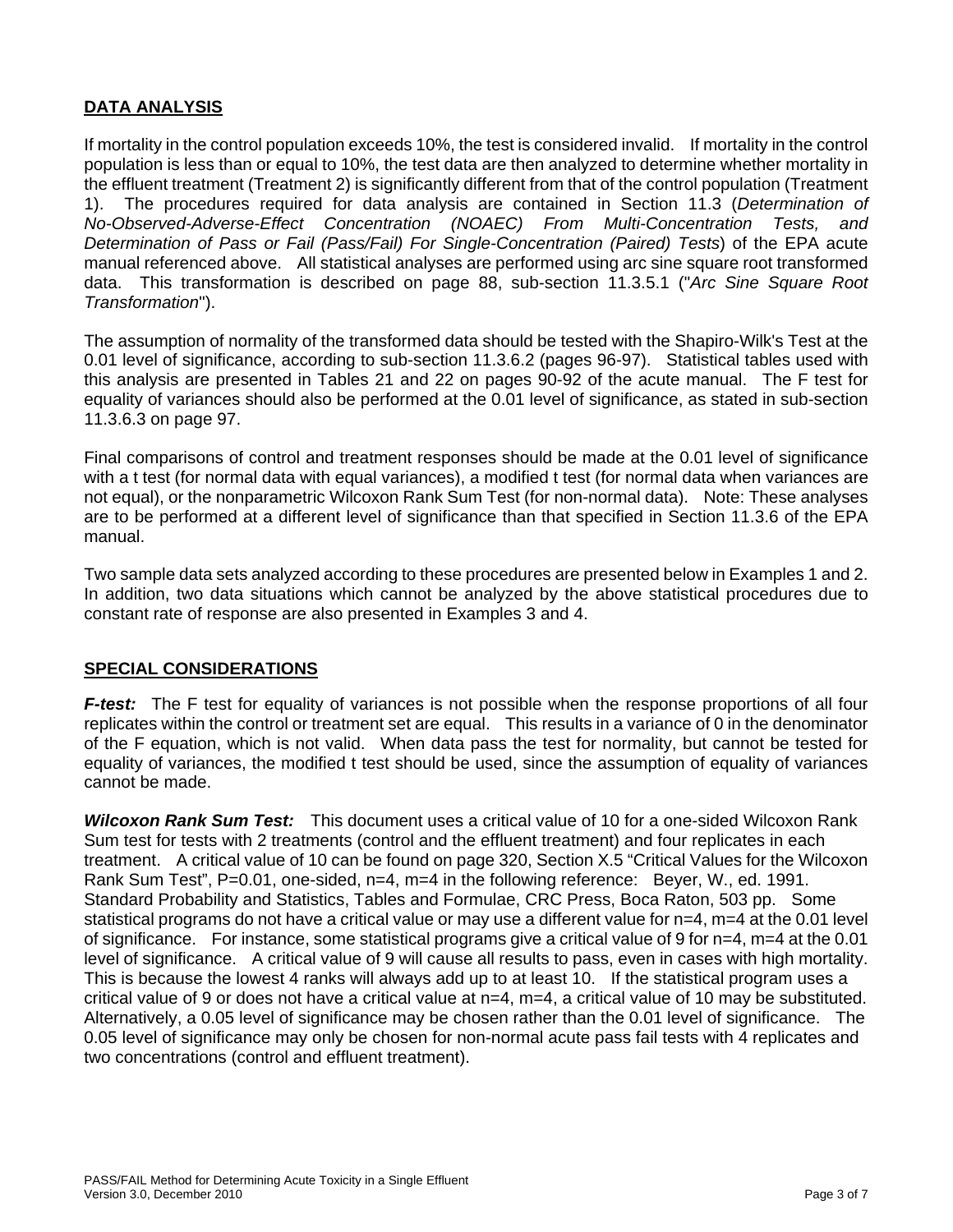*t-value non-calculable:* If all replicates of the control (Treatment 1) have identical responses equal to or less than 10 percent mortality and all replicates of the effluent concentration (Treatment 2) have equal responses though greater than that of the control response, the t value is not calculable. This situation is presented in Example 3. The Wilcoxon Rank Sum Test should be used in this case. In the Wilcoxon Rank Sum test, tied values are given an average rank. In Example 3, Treatment 2 has the four lowest values, and they are equal. They will each be given a rank of 2.5, which is the average value of ranks 1, 2, 3 and 4. The test adds the rank sums of all values within each group. Treatment 2 will receive a final sum of 10. This sum is equal to the critical sum of 10, indicating that the responses are statistically different. Therefore, the test result should be reported as "FAIL."

*All responses identical:* If all replicates in both treatments have identical responses which are equal to or less than ten percent mortality, no statistical test is appropriate. This situation is presented in Example 4 below. When all responses are equal and mortality is equal or less than 10%, the test result should be reported as "PASS."

# **REPORTING**

Data obtained by use of this methodology will be entered on the form AT-2 and sent to the designated address in the NPDES permit or Administrative Letter. Additionally, the results of this testing should be recorded as "PASS" or "FAIL" on the State MR-1 form for the month in which the test was performed. The appropriate parameter code to enter on the MR-1 is specified in the NPDES permit or Administrative Letter Requirement.

### **EXAMPLE 1:**

In this example, data are not normally distributed. Therefore, the appropriate final analysis is the nonparametric Wilcoxon Rank Sum Test, which indicates that the test result is "FAIL."

|  |  | (10 Organisms/Replicate) |
|--|--|--------------------------|
|  |  |                          |

|             | <b>Control</b><br>(Treatment 1) |  |      |  | <b>Effluent</b><br>(Treatment 2) |    |    |    |  |
|-------------|---------------------------------|--|------|--|----------------------------------|----|----|----|--|
| Replicate   |                                 |  |      |  |                                  |    |    |    |  |
| % Mortality |                                 |  | 10 I |  |                                  | 20 | 30 | 20 |  |

Shapiro Wilk's  $W = 0.663$  F=1.97 Critical W  $(\textcircled{0.01}) = 0.749$  Critical F  $(\textcircled{0.01}) = 47.47$ Result = Not Normally Distributed Result = Variances Equal

Calculated t value = 5.86 Wilcoxon Rank Sum =10 Critical t value  $(@ 0.01) = 3.14$  Critical Sum  $(@ 0.01) = 10$ Result = FAIL; Not appropriate test Result = FAIL

### **Test for Normality Test for Equality of Variance**

### **t-test Wilcoxon Rank Sum Test**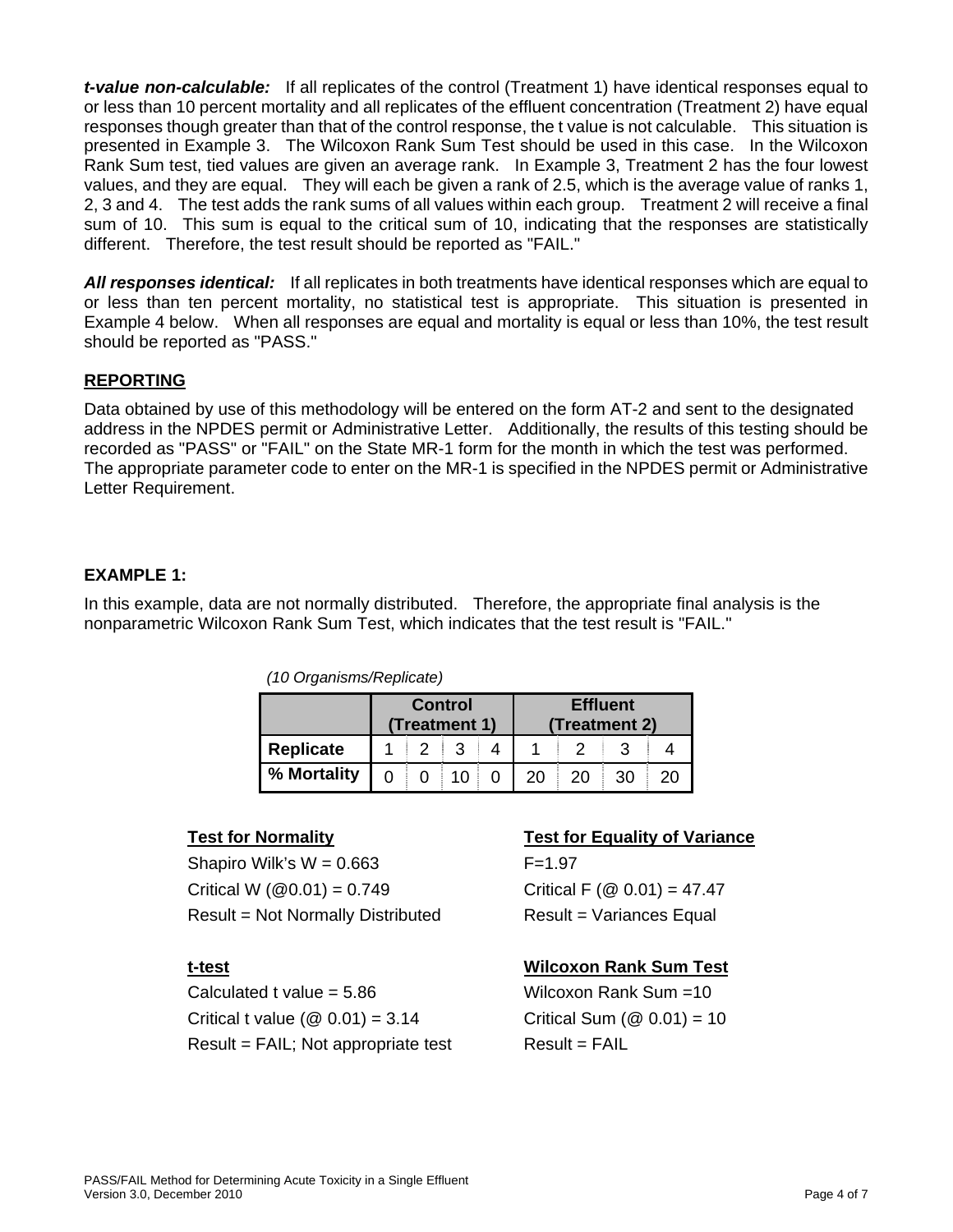### **EXAMPLE 2:**

In this example, data are normally distributed and have equal variances. The appropriate final analysis is the t test, which indicates that the test result is "FAIL."

*(10 Organisms/Replicate)* 

|                  | <b>Control</b><br>(Treatment 1) |  |  |  | <b>Effluent</b><br>(Treatment 2) |    |  |  |  |
|------------------|---------------------------------|--|--|--|----------------------------------|----|--|--|--|
| <b>Replicate</b> |                                 |  |  |  |                                  |    |  |  |  |
| % Mortality      |                                 |  |  |  | 50                               | 60 |  |  |  |

Shapiro Wilk's  $W = 0.807$  F=1.46 Critical W  $(\textcircled{ }0.01) = 0.749$  Critical F  $(\textcircled{ }0.01) = 47.47$ Result = Normally Distributed Result = Variances Equal

Calculated t value = 10.37 Wilcoxon Rank Sum =10 Critical t value ( $\textcircled{0}$  0.01) = 3.14 Critical Sum ( $\textcircled{0}$  0.01) = 10

#### **Test for Normality Test for Equality of Variance**

### **t test Wilcoxon Rank Sum Test**

Result = FAIL Result = FAIL; Not appropriate test

#### **EXAMPLE 3***:*

In this example, the t-test and F test cannot be performed. Different statistics programs output different results for the Shapiro Wilk's test for normality, but regardless, the t test and the F test cannot be performed due to the constant responses within each group. The appropriate final analysis is Wilcoxon Rank Sum Test, which indicates that the test result is "FAIL."

*(10 Organisms/Replicate)* 

|                  | <b>Control</b><br>(Treatment 1) |  |  | <b>Effluent</b><br>(Treatment 2) |  |  |  |  |
|------------------|---------------------------------|--|--|----------------------------------|--|--|--|--|
| <b>Replicate</b> |                                 |  |  |                                  |  |  |  |  |
| % Mortality      |                                 |  |  |                                  |  |  |  |  |

Shapiro Wilk's  $W =$  Varies with statistics program  $F =$ not calculable Critical W  $(@0.01) = 0.749$ Result = Depends on statistical program

Calculated t value = not calculable Wilcoxon Rank Sum =10

#### **Test for Normality Test for Equality of Variance**

# **t test Wilcoxon Rank Sum Test**

Critical Sum  $(\textcircled{2} 0.01) = 10$  $Result = FAIL$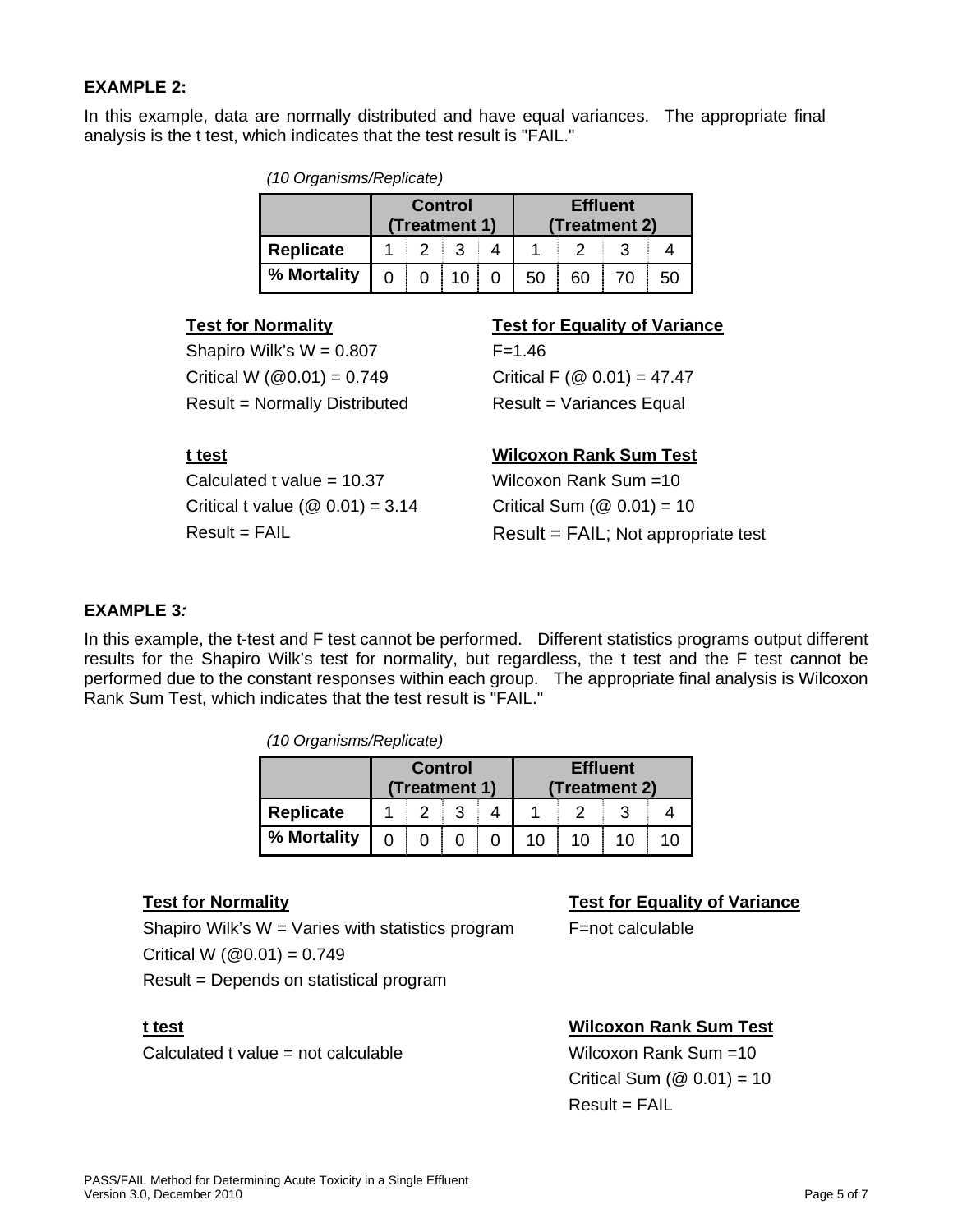#### **EXAMPLE 4***:*

In this example, no statistical test is appropriate as all responses are the same. There is no variation. Different statistics programs output different results for the Shapiro Wilk's test for normality, but regardless, the t test and the F test cannot be performed due to the constant responses within each group. The Wilcoxon Rank Sum Test will be 18 and will PASS. However, because all results are the same and there is no variation, conducting any statistical test is not necessary nor is any statistical test appropriate. If mortality is less than or equal to 10%, the result is PASS. NOTE: If mortality is equal in every replicate and greater than 10%, the result is an invalid test due to high control mortality.

| $(10$ Organisms, replicate, |                                 |  |                              |  |                                  |    |  |    |  |  |  |
|-----------------------------|---------------------------------|--|------------------------------|--|----------------------------------|----|--|----|--|--|--|
|                             | <b>Control</b><br>(Treatment 1) |  |                              |  | <b>Effluent</b><br>(Treatment 2) |    |  |    |  |  |  |
| Replicate                   |                                 |  |                              |  |                                  |    |  |    |  |  |  |
| % Mortality                 |                                 |  | $10 \mid 10 \mid 10 \mid 10$ |  | 10 <sup>1</sup>                  | 10 |  | 10 |  |  |  |

# *(10 Organisms/Replicate)*

Shapiro Wilk's  $W =$  Varies with statistics program  $F =$ not calculable Critical W  $(@0.01) = 0.749$ Result = Depends on statistical program

Calculated t value = not calculable Wilcoxon Rank Sum =18

### **Test for Normality Test for Equality of Variance**

### **t test Wilcoxon Rank Sum Test**

Critical Sum  $(\textcircled{2} 0.01) = 10$ Result = PASS